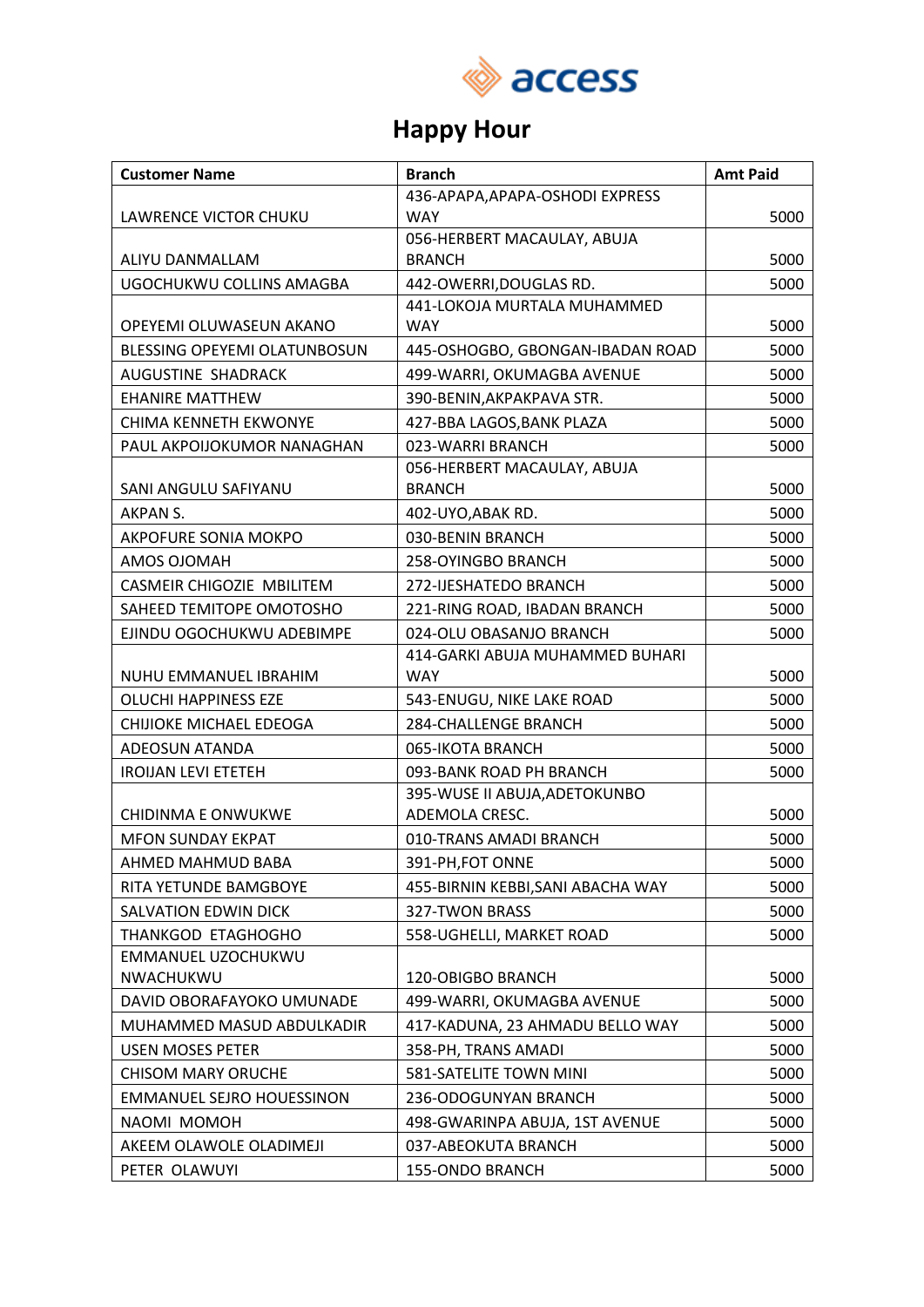

| AZEEZ OLAWALE OGBARA        | 006-IKORODU BRANCH            | 5000 |
|-----------------------------|-------------------------------|------|
| <b>JOHN CHIKWENZE</b>       | 481-IDIROKO, IDIROKO ROAD     | 5000 |
| <b>PATRICK IKEJI</b>        | 110-ADEOLA ODEKU BRANCH       | 5000 |
| JOHN FIEGBEY OKETOTIN       | 549-BADAGRY, JOSEPH DOSU ROAD | 5000 |
| MARYAM ABDURHMAN            | 432-SULEJA, IBB MARKET        | 5000 |
| <b>AYESIE CHAMPION</b>      | 023-WARRI BRANCH              | 5000 |
|                             | 395-WUSE II ABUJA, ADETOKUNBO |      |
| <b>ODILI APHONSUS</b>       | ADEMOLA CRESC.                | 5000 |
| <b>GEORGINA IKWAN NWOJO</b> | <b>181-ORLU BRANCH</b>        | 5000 |
| CHUKWUDUBEM CYRIL ONUORAH   | 387-NNEWI, EDO-EZEMEWI STR.   | 5000 |
| BLESSING ONWUCHEKWA         | <b>307-NEKEDE BRANCH</b>      | 5000 |
| TANIMU ATIKU MOHAMMED       | 408-JOS, AHMADU BELLO WAY     | 5000 |
| STELLA ADAUGO OBIECHEFU     | 250-EJIGBO BRANCH             | 5000 |

## **Daily Jackpot**

| <b>Customer Name</b>              | <b>Branch</b>            | <b>Amt Paid</b> |
|-----------------------------------|--------------------------|-----------------|
| OLAYINKA AYINUOLA                 | 170-OBA AKRAN BRANCH     | 5000            |
| ADESOLA OLUBUNMI AJAYI            | 116-ALAUSA BRANCH        | 5000            |
|                                   | 426-KEFFI, ABUBAKAR      |                 |
| <b>JIMKUTA CHINDO</b>             | <b>BURGA STR.</b>        | 5000            |
|                                   | 565-JANKARA MARKET       |                 |
| CHUKWUDI MOSES EZEOKEKE           | <b>MINI</b>              | 5000            |
|                                   | 054-IWO ROAD IBADAN      |                 |
| KOLA FADIJI                       | <b>BRANCH</b>            | 5000            |
| <b>FEYISARA TAIYE ONADIPE</b>     | 084-IBAFON BRANCH        | 5000            |
| <b>ENEOWAJI PRINCE MARK-EGART</b> | 316-RSUST BRANCH         | 5000            |
|                                   | 436-APAPA, APAPA-OSHODI  |                 |
| PROMISE OKECHUKWU OTUTUBUIKE      | <b>EXPRESS WAY</b>       | 5000            |
| REJOICE ELISHA DAMULAP            | 012-KADUNA BRANCH        | 5000            |
|                                   | 544-ALABA, DENSINE PLAZA |                 |
| <b>BLESSING FAVOUR EJIKE</b>      | <b>OLOJO DRIVE</b>       | 5000            |
| <b>IBRAHIM OLAYI MOHAMMED</b>     | 593-KEFFI MINI           | 5000            |
|                                   | 481-IDIROKO, IDIROKO     |                 |
| <b>BAMGBOSE THOM0S FOLALU</b>     | <b>ROAD</b>              | 5000            |
|                                   | 497-KANO, FRANCE ROAD    |                 |
| ASHIRU SULEIMAN                   | <b>SABON GARI</b>        | 5000            |
| <b>EMMANUEL UDENSI IBE</b>        | 020-ABA BRANCH           | 5000            |
|                                   | 455-BIRNIN KEBBI, SANI   |                 |
| MUSTAPHA MAIHAUSAWA BELLO         | <b>ABACHA WAY</b>        | 5000            |
| <b>EKPENISI SIMON</b>             | 191-AGBOR BRANCH         | 5000            |
|                                   | 066-ADETOKUNBO           |                 |
| <b>TAIWO ABIODUN LASISI</b>       | ADEMOLA BRANCH           | 5000            |
|                                   | 438-PORTHARCORT 145      |                 |
| OMONGHEGBE IMANZE                 | ABA RD.                  | 5000            |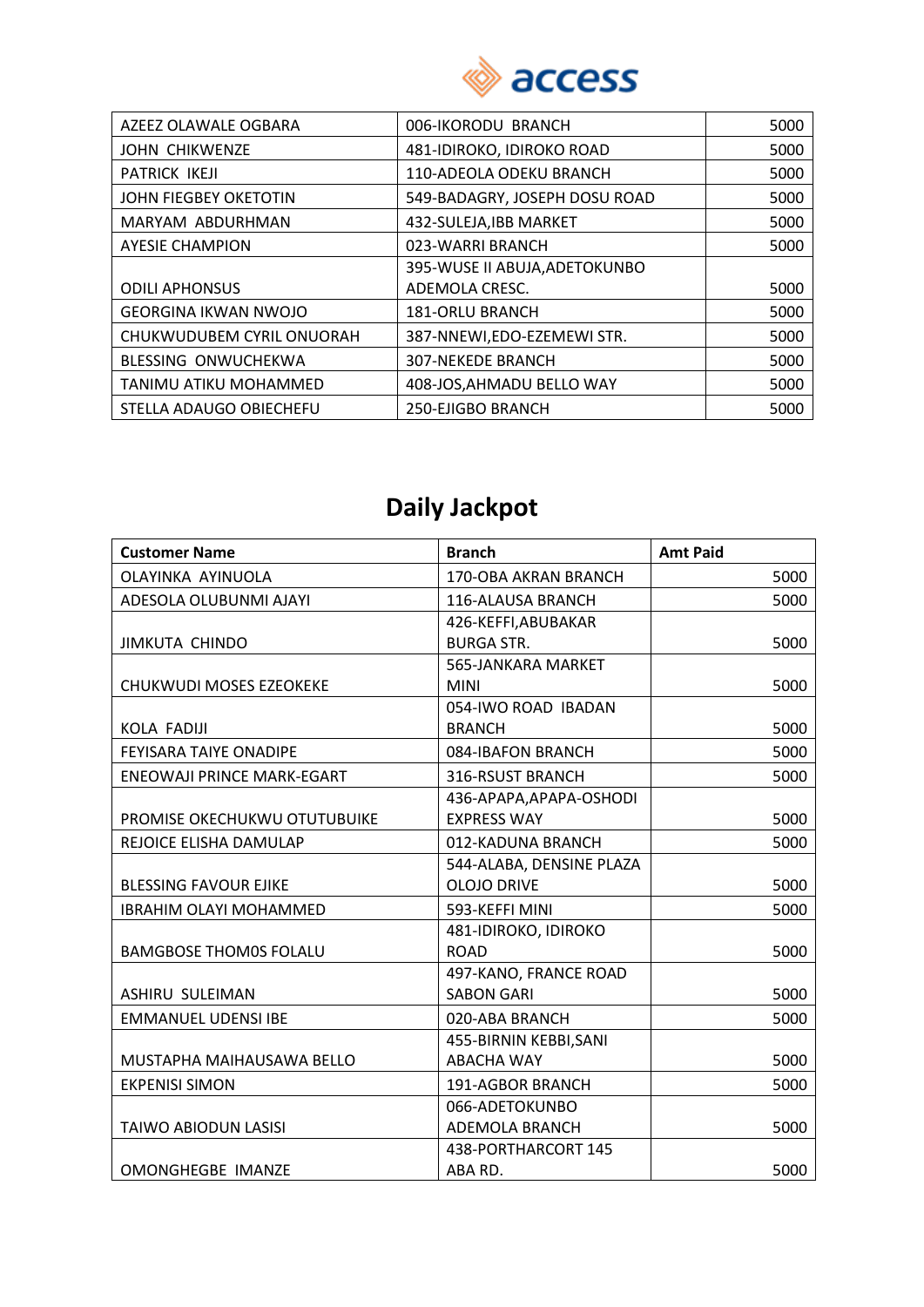

| TOHEEB ADEKOYA LAWANSON       | 196-GBAGADA BRANCH                   | 5000 |
|-------------------------------|--------------------------------------|------|
| OLAJUMOKE AJOKE MOSADOBA      | 462-APOMU BRANCH                     | 5000 |
|                               | 536-MAGODO, CMD ROAD                 |      |
| DAVID BABATUNDE IBITOYE       | <b>IKOSI</b>                         | 5000 |
| DESMOND JOHNBOSCO NWABUGWU    | 175-BODIJA BRANCH 2                  | 5000 |
| JEGEDE ADEKUNLE VINCENT       | 038-ADO-EKITI                        | 5000 |
| WALI ALIYU NUHU               | 415-AKWANGA, KEFFI RD.               | 5000 |
| CORDILIA EBIMOR EMMANUEL      | 069-UNIBEN BRANCH                    | 5000 |
|                               | 456-KUBWA, ABUJA NASCO               |      |
| <b>BASSEY OFEM EDIM</b>       | <b>ROAD</b>                          | 5000 |
| TOMIWA OLUWASEUN BADMUS       | 192-IWO ROAD 2 BRANCH                | 5000 |
| PAULSMITH IFEAKACHUKWU        | 032-COMMERCIAL ROAD,                 |      |
| ONWUDEGWU                     | <b>APAPA BRANCH</b>                  | 5000 |
| TOMISIN OBIDOYIN AKINLOLU     | 054-IWO ROAD IBADAN<br><b>BRANCH</b> | 5000 |
| BOLUWATIFE AKINSHOLA          | 184-OJOO BRANCH                      | 5000 |
|                               | 388-MAKURDI, NEW BRIDGE              |      |
| JENNIFER WANDOO UVANDE        | <b>ROAD</b>                          | 5000 |
| <b>AMINAT AJASA</b>           | 247-COVENANT BRANCH                  | 5000 |
| <b>BRIGHT WILLIAMS OKORO</b>  | 076-AWKA 2 BRANCH                    | 5000 |
| ABDULRAHMAN OMEIZA IBRAHIM    | 196-GBAGADA BRANCH                   | 5000 |
| HANNAH OMOLOLA ADEBAYO        | <b>422-SAKI BRANCH</b>               | 5000 |
| UGWU CHINWEOKWU CHRISTIAN     | 283-UNN NSUKKA BRANCH                | 5000 |
| HASSAN ADELEYE                | 206-OPEBI BRANCH                     | 5000 |
| ASIYA ALIYU                   | 477-ZARIA, KADUNA ROAD               | 5000 |
| Ibrahim Olawunmi Makanjuola   | 102-AGBARA BRANCH                    | 5000 |
| <b>HUGUES WAZO</b>            | 250-EJIGBO BRANCH                    | 5000 |
| HAMMED OLUKOTUN               | 183-ILUPEJU 2 BRANCH                 | 5000 |
|                               | 400-AKURE, OYEMEKUN                  |      |
| OLUWASEUN OLAMILEKAN ADEFEMI  | <b>STREET</b>                        | 5000 |
| MONSURAT TEMITOPE ODUNAYO     | 037-ABEOKUTA BRANCH                  | 5000 |
| <b>GABRIEL SUNDAY</b>         | <b>189-UTAKO BRANCH</b>              | 5000 |
| <b>AKANFE OLAIDE</b>          | 210-RCCG CAMP BRANCH                 | 5000 |
| CHUKWU OGO SUNDAY             | 089-LOKOJA BRANCH                    | 5000 |
|                               | 110-ADEOLA ODEKU                     |      |
| ABDULRASHEED ABDULRASAQ OTTAN | <b>BRANCH</b>                        | 5000 |
| OBINNA JOHN NDUPU             | 284-CHALLENGE BRANCH                 | 5000 |
| AYOOLA OLADELE F              | 038-ADO-EKITI                        | 5000 |
|                               | 511-AGBOR, OLD LAGOS -               |      |
| KIKACHI OGBOI                 | <b>ASABA ROAD</b>                    | 5000 |
|                               | 281-ENUGU STATE                      |      |
| NIMMONGUWEM OKON GEORGE       | UNIVERSITY BRANCH                    | 5000 |
| KNOWLEDGE OKON ESSANG         | <b>134-ORON BRANCH</b>               | 5000 |
|                               | 504-IDIMU, IDIMU ROAD                |      |
| BLESSING OMOLOLA AYADI        | <b>IKOTUN</b>                        | 5000 |
| SAMAILA SABIU                 | 096-DUTSE BRANCH                     | 5000 |
| WASIU OLORUNJUEDA SALAU       | 071-MARYLAND BRANCH                  | 5000 |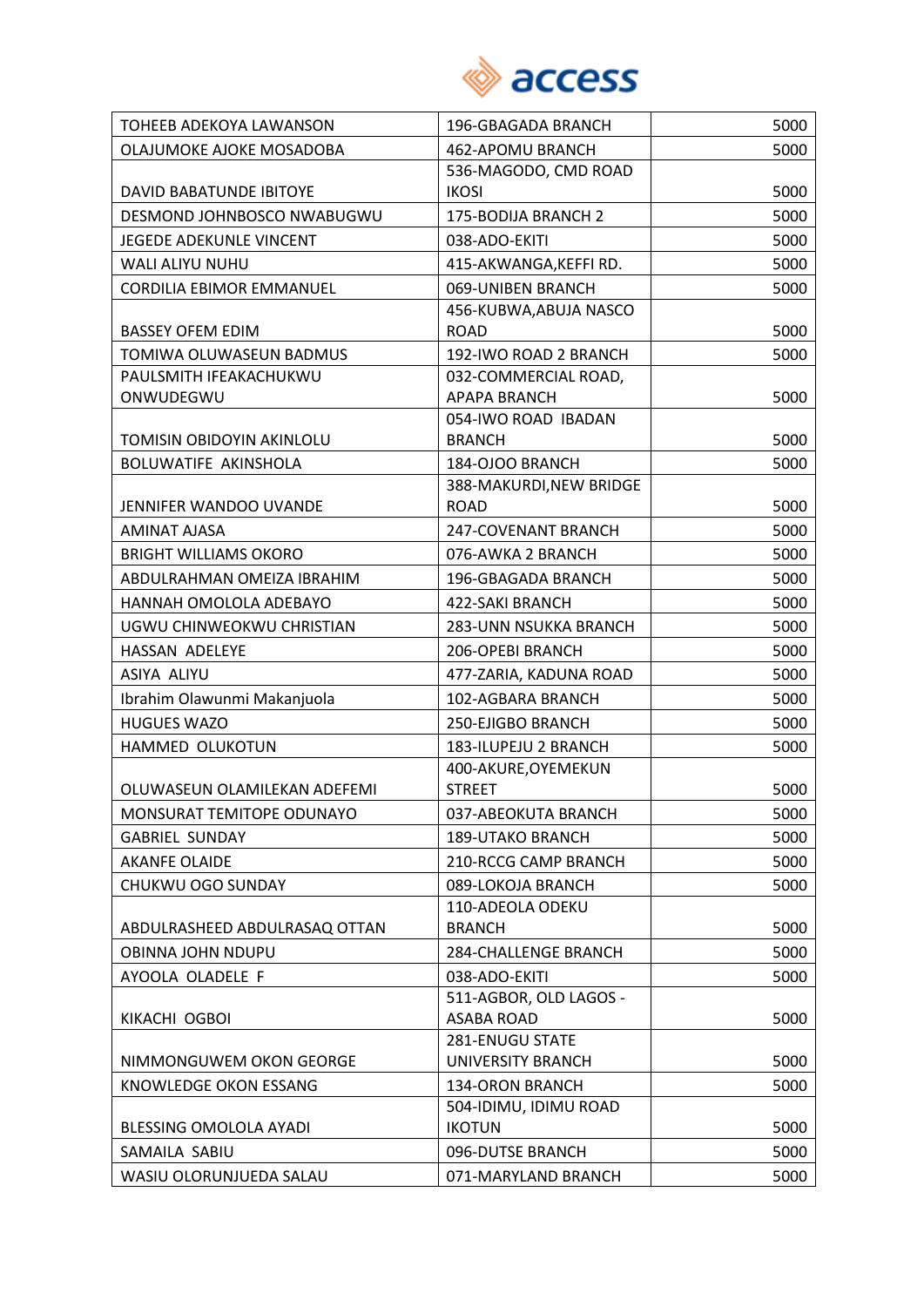

|                                  | 598-OGBA/IFAKO, COLLEGE    |      |
|----------------------------------|----------------------------|------|
| ABDULGAFAR ADELEYE FASHOLA       | <b>ROAD MINI</b>           | 5000 |
| <b>EMMANUELLA EZINNE EBOH</b>    | 118-JOS STREET BRANCH      | 5000 |
| <b>QUADRI DAMOLA ALOWONLE</b>    | 539-ILE - IFE, LAGERE ROAD | 5000 |
|                                  | <b>269-BODE THOMAS</b>     |      |
| ISIAKA KAZEEM                    | <b>BRANCH</b>              | 5000 |
| SHEHU ABDURRASHEED M             | 277-KATIN KWARI BRANCH     | 5000 |
|                                  | 393-UMUAHIA, LIBRARY       |      |
| SAMUEL AZUBUIKE                  | <b>AVENUE</b>              | 5000 |
| <b>VICTOR CYRUS</b>              | 109-BODIJA BRANCH 1        | 5000 |
|                                  | 538-ABEOKUTA, ADATAN       |      |
| LATEEF OLAMILEKAN OTEGBOLA       | <b>ROAD</b>                | 5000 |
| MURITALA ALABA SALIYU            | 182-ISOLO 1 BRANCH         | 5000 |
|                                  | 445-OSHOGBO, GBONGAN-      |      |
| <b>TONY KANU</b>                 | <b>IBADAN ROAD</b>         | 5000 |
|                                  | 519-PH, SILVER VALLEY      |      |
| FAVOUR NWAKAEGO SOCHIMEREZE      | TRANS-AMADI RD.            | 5000 |
| AMINU BAFFA                      | 096-DUTSE BRANCH           | 5000 |
| AJAO OLALEKAN                    | 192-IWO ROAD 2 BRANCH      | 5000 |
|                                  | 131-ALI AKILU ROAD         |      |
| MOHAMMED DAMBO BASHI             | <b>BRANCH</b>              | 5000 |
|                                  | 515-IJEBU ODE, 35 IBADAN   |      |
| <b>BLESSING AYOBAMI AYANKEYE</b> | <b>ROAD</b>                | 5000 |
|                                  | 388-MAKURDI, NEW BRIDGE    |      |
| <b>WAGHBO TERSEER DANIEL</b>     | <b>ROAD</b>                | 5000 |
|                                  | 478-JIBOWU, IKORODU        |      |
| <b>GBOLAHON MICHEAL SOWEMIMO</b> | <b>ROAD</b>                | 5000 |
| HOPE ISHAYA                      | 593-KEFFI MINI             | 5000 |
|                                  | 362-KANO, MURTALA          |      |
| JEMIMAH LUGARD BASSEY            | MOHAMMED WAY               | 5000 |
| IRUKE EMMANUEL ONYEDIKACHI       | 013-KANO BRANCH            | 5000 |
| <b>BAYERO ABUBAKAR</b>           | 297-BIDA BRANCH            | 5000 |
|                                  | 014-VICTORIA ISLAND        |      |
| SILVA TOCHUKWU ONWUKWE           | <b>BRANCH</b>              | 5000 |
| FAITH OGBANEFE                   | 023-WARRI BRANCH           | 5000 |
|                                  | 589-OGUNLANA DRIVE         |      |
| MOHAMMED SANNI                   | <b>MINI</b><br>369-DEI-DEI | 5000 |
|                                  | ABUJA, BUILDING            |      |
| JOY ONAESHIORAME SADO            | <b>MATERIALS MARKET</b>    | 5000 |
|                                  | 213-BELLO ROAD BRANCH      |      |
| BADAMASI MAHARAZU                | <b>KANO</b>                | 5000 |
| ABUBAKAR MUHAMMAD                | 397-MINNA, PAIKO RD.       | 5000 |
|                                  | 221-RING ROAD, IBADAN      |      |
| ELIZABETH OLATUNJI               | <b>BRANCH</b>              | 5000 |
| ZAINAB USMAN MLF                 | 296-MALUMFASHI BRANCH      | 5000 |
|                                  | 370-JOS, COMMERCIAL        |      |
| <b>IZANG ATANG</b>               | AREA                       | 5000 |